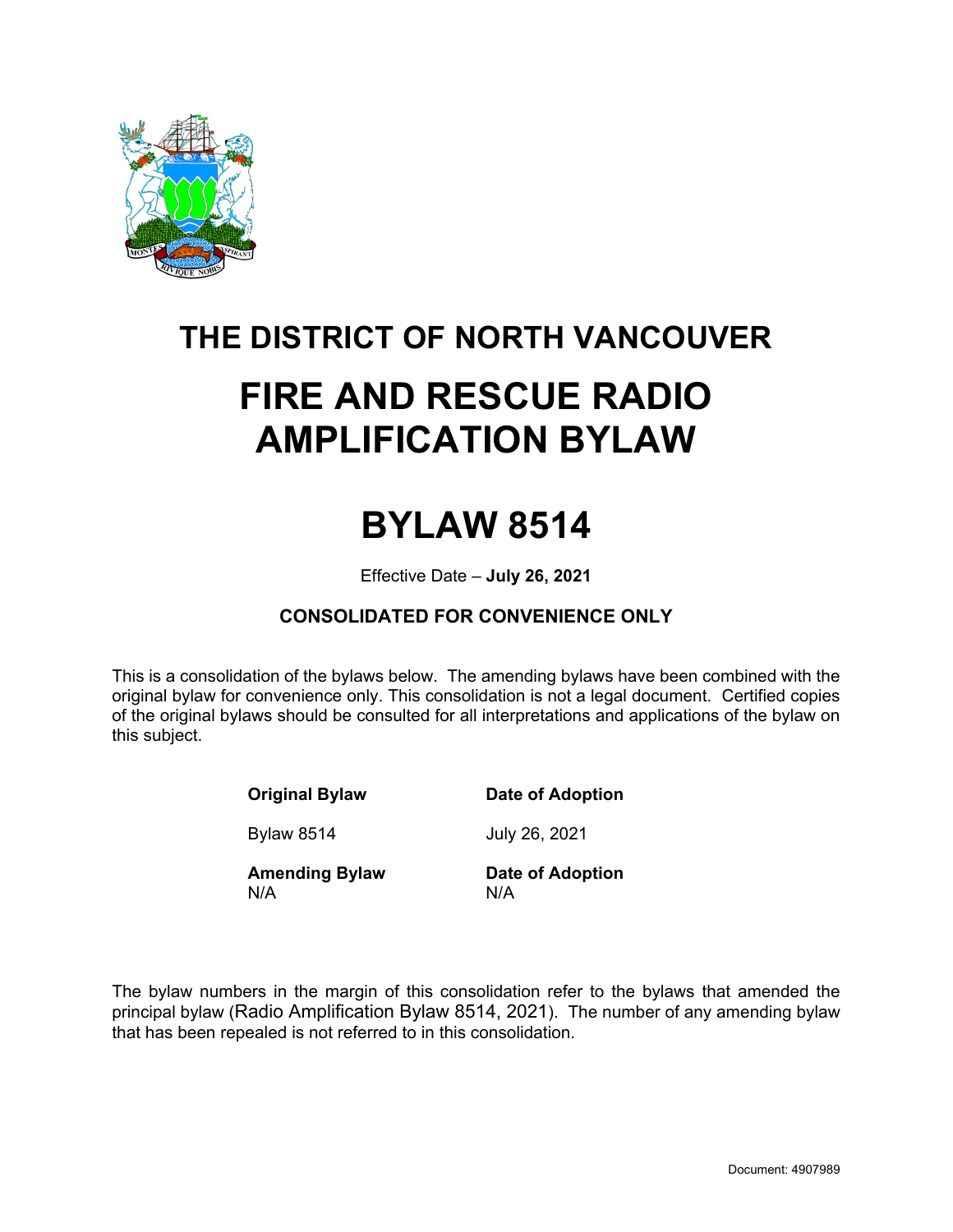## **The Corporation of the District of North Vancouver**

#### **Bylaw 8514**

A Bylaw to provide for In-*Building* Emergency Responder Communications *Enhancement System*s within the District of North Vancouver

The Council for The Corporation of the District of North Vancouver enacts as follows:

## **PART 1 – TITLE**

#### **Citation**

1. This bylaw may be cited as "Radio Amplification Bylaw 8514, 2021".

#### **PART 2 – DEFINITIONS**

#### **Definitions**

2. In this Bylaw, unless the context otherwise requires:

**Adequate Radio Coverage** has the meaning ascribed in section 5;

**Building** means any structure used or intended to be used for supporting or sheltering any use of occupancy as defined by the BC Fire Code adopted as Regulation 263/2012 to the BC *Fire Services Act*, RSBC 1996, c. 144;

*Building* **Inspector** means the person(s) appointed by the Council for the *District* to be *building* inspectors, or such person's authorized designate;

**Community Charter** means the BC *Community Charter* SBC 2003, c. 26, as amended or replaced;

**DAQ** means Delivered Audio Quality, a subjective performance scale developed by the Telecommunications Industry Association for determining the intelligibility of radio system audio;

**dB** means decibel, a relative unit of measurement used to express the ratio of one value to another on a logarithmic scale;

**dBs** means *dB SINAD*, the ratio of the total power of a received signal to the power of the noise and distortion of that signal in decibels;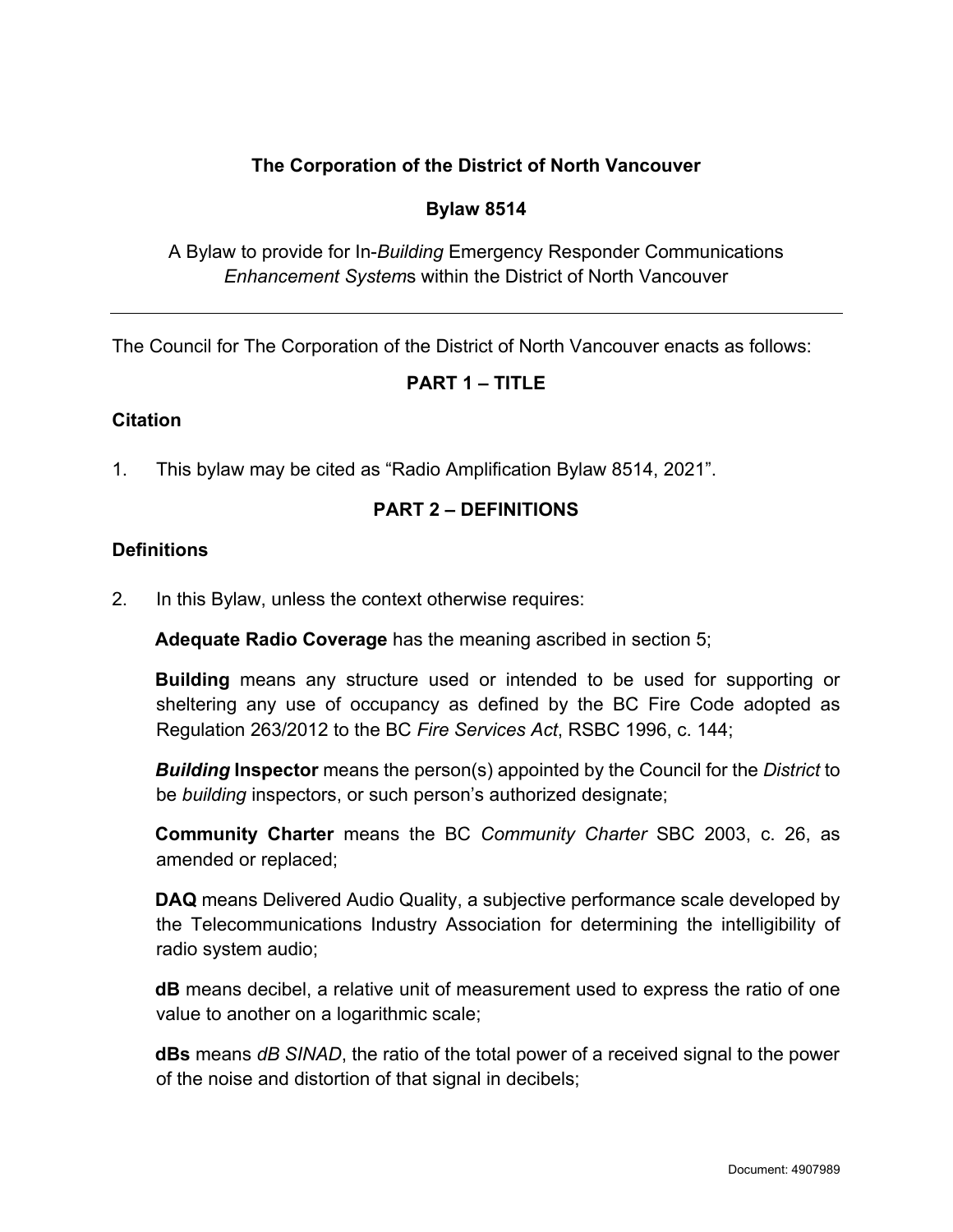**dBm** means decibel-milliwatts, a measure of absolute power with reference to one milliwatt in decibels;

**Dispatch Centre** means the dispatch service used by the *Fire Department*;

**District** means the District of North Vancouver;

**E-Comm** means Emergency Communications for Southwest British Columbia Incorporated and all the features and functions of its radio communications systems, including microwave radio systems, provided to the *Fire Department*, Royal Canadian Mounted Police, British Columbia Emergency Health Services, and other emergency services;

**Enhancement System** means an in-*building* emergency responder communications enhancement system, also known as a zone enhancer, that enhances radio signal coverage inside a *building* for the radio frequencies used by *E-Comm*;

**Fire Chief** means the person appointed as the Chief of the *Fire Department* of the *District* or an authorized designate;

**Fire Department** means the department of the *District* that provides municipal emergency and non-emergency fire and rescue services;

**Inadequate Radio Coverage** means radio coverage that does not meet all of the criteria required in section 5;

**Low-E reflective glass** means glass that has been treated with a coating intended to reflect infrared and ultraviolet radiation;

**NEMA Type 4** means a waterproof enclosure as defined by the National Electrical Manufacturers Association;

**Owner** has the meaning prescribed in the *Community Charter*;

**Permit** means authorization in writing by the *Building Inspector* to perform construction or demolition of a *building* or structure, or to permit occupancy of a *building* or structure, all as regulated by the Construction Regulation Bylaw 8271, 2017, as amended or replaced;

**P25** means Project 25, which is a suite of standards for the design and manufacture of interoperable digital two-way wireless communication products. Project 25 is administered by the Telecommunications Industry Association (TIA);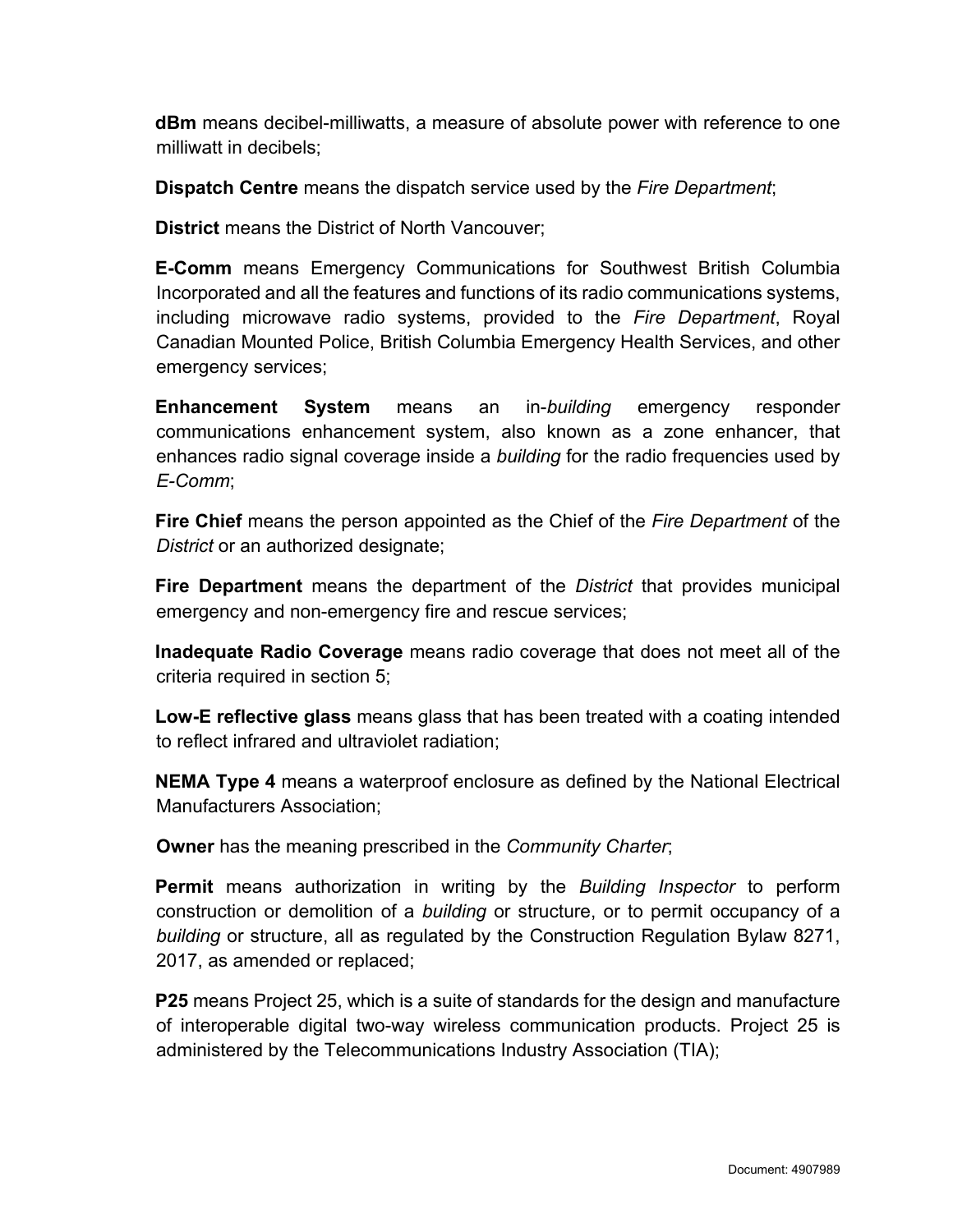**Shadowed Area** means an area that suffers attenuation or obstruction of radio signals to or from the area as a result of the interposition of all or any part of a *building* or structure in the radio signal path (line of sight) between the area and the transmitting/receiving site of *E-Comm*;

**SINAD** means signal-to-noise and distortion ratio and is a measure of the quality of a signal from a communications device

**Test Operator** means an individual or company with experience in testing radio communications signals and whose credentials are satisfactory to the *Fire Chief*.

## **PART 3 – APPLICABILITY**

#### **Applies to all** *Buildings*

3. Unless specifically exempted in this Bylaw, this Bylaw applies to all *Buildings* within the municipal boundaries of the *District*.

#### **Exemptions**

- 4. This Bylaw shall not apply to:
	- a) Any single-family detached or semi-detached residence;
	- b) Any *Building* or structure that complies with all of the following:
		- i. is constructed entirely of wood frame;
		- ii. does not have any metal cladding;
		- iii. does not have any *Low-E reflective glass*;
		- iv. does not have any portion of the *Building* or structure with a floor level that is partially or wholly underground, including basements, cellars and crawlspaces;
		- v. the area of all the floors of the *Building* or structure is less than 5000 square metres, as measured to the lesser of the outside edge of the exterior walls or sheathing; and
		- vi. is less than 12 metres in height, as measured from the lowest ground elevation of the *Building* or structure to the highest point of the *Building* or structure; or
	- c) any *Building* that has been granted an exemption in writing by the *Fire Chief* or *Building* Official, where the *Fire Chief* or *Building* Official considers that the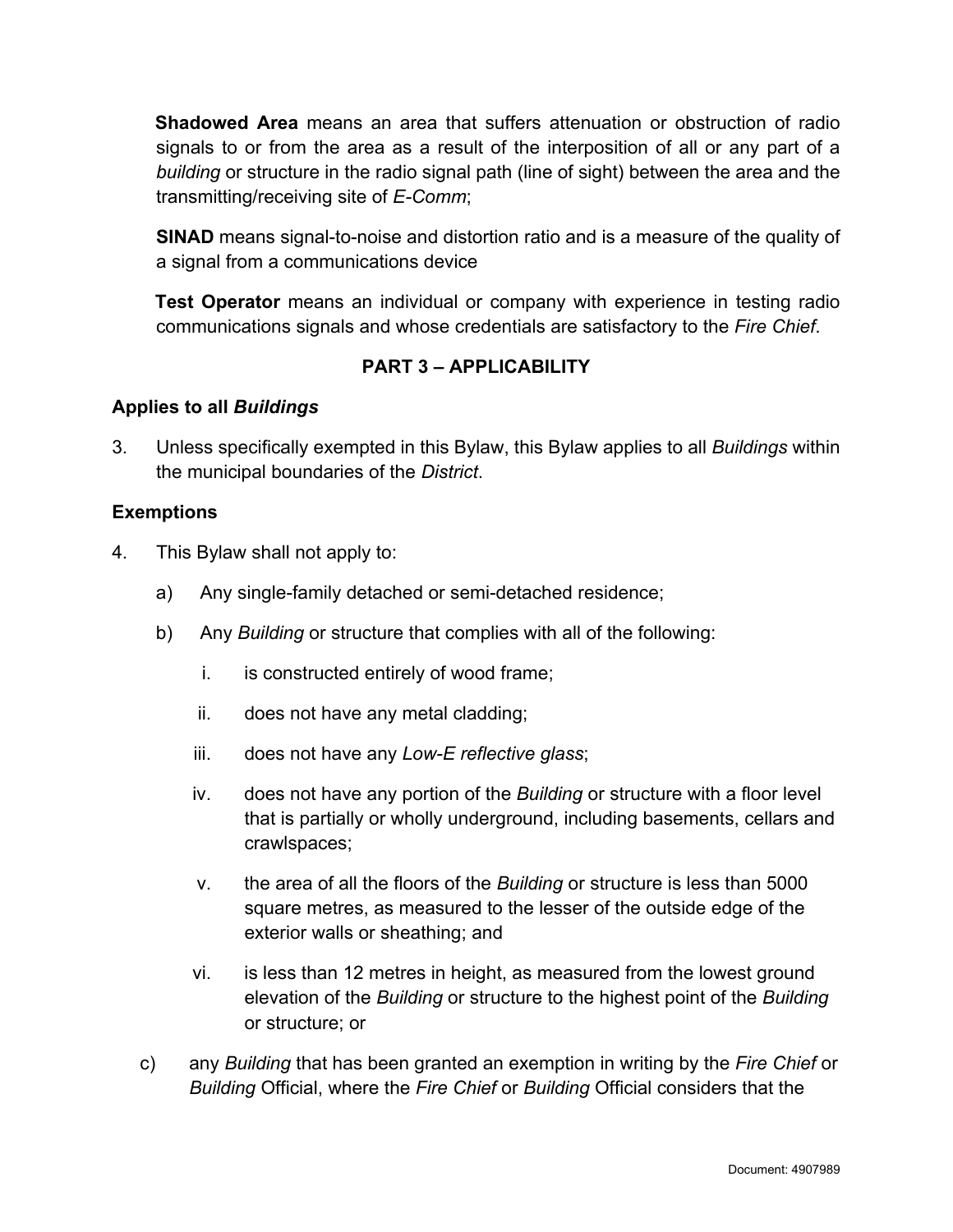Building should be exempt from this Bylaw, having consideration for the operational needs of the *District*, the need for or quality of radio coverage in the *Building*, or any other factor the *Building* Official or *Fire Chief* considers appropriate.

## **PART 4 – REQUIREMENTS TO PROVIDE** *ADEQUATE RADIO COVERAGE*

#### *Adequate Radio Coverage*

- 5. For the purposes of this Bylaw, "Adequate Radio Coverage" means coverage that meets all of the following criteria:
	- a) System access and *DAQ* of 3.4 or better (speech understandable with repetition only rarely, some noise or distortion may be present) for communication between a portable (handheld) radio with simple flexible whip antenna and *E-Comm* radio communication sites:
		- i. within the *Building*, for a minimum of 90% of the area of each floor of the *Building*, including underground areas such as for parking; and
		- ii. within the *Building*, for 100% of fire command centres, stairwells, protect-in-place areas, lobby refuge areas, equipment rooms and highhazard areas;

As an aid to system design, *DAQ* 3.4 has been measured by NTIA (U.S. Department of Commerce, National Telecommunications and Information Administration) to be approximately equivalent to 22 *dBs* (22 *dB SINAD*) for analogue signals modulated with a 1 kHz tone at 1.5 kHz deviation, and to 2% BER (Bit Error Rate) for *P25* digital signals. It is approximately equivalent to a received signal level of -95 *dBm*, in the absence of other signals that may affect the receiver. Good design should provide a margin of not less than 10 *dB* to allow for uncontrolled variables. Based on the foregoing, the design target for indoor coverage should be -85 *dBm*;

- b) Signaling transmitted by the portable radios (radio ID, Emergency Alert, or other signals used by the *Fire Department*) shall pass through the *Enhancement System* and be rebroadcast to all receiving radios;
- c) The radio frequency range to be supported shall be any frequencies used by the *E-Comm* network. If signal amplifiers are used, they shall include filters that will protect the amplifiers from overload and the system from interference by out-of-band signals; and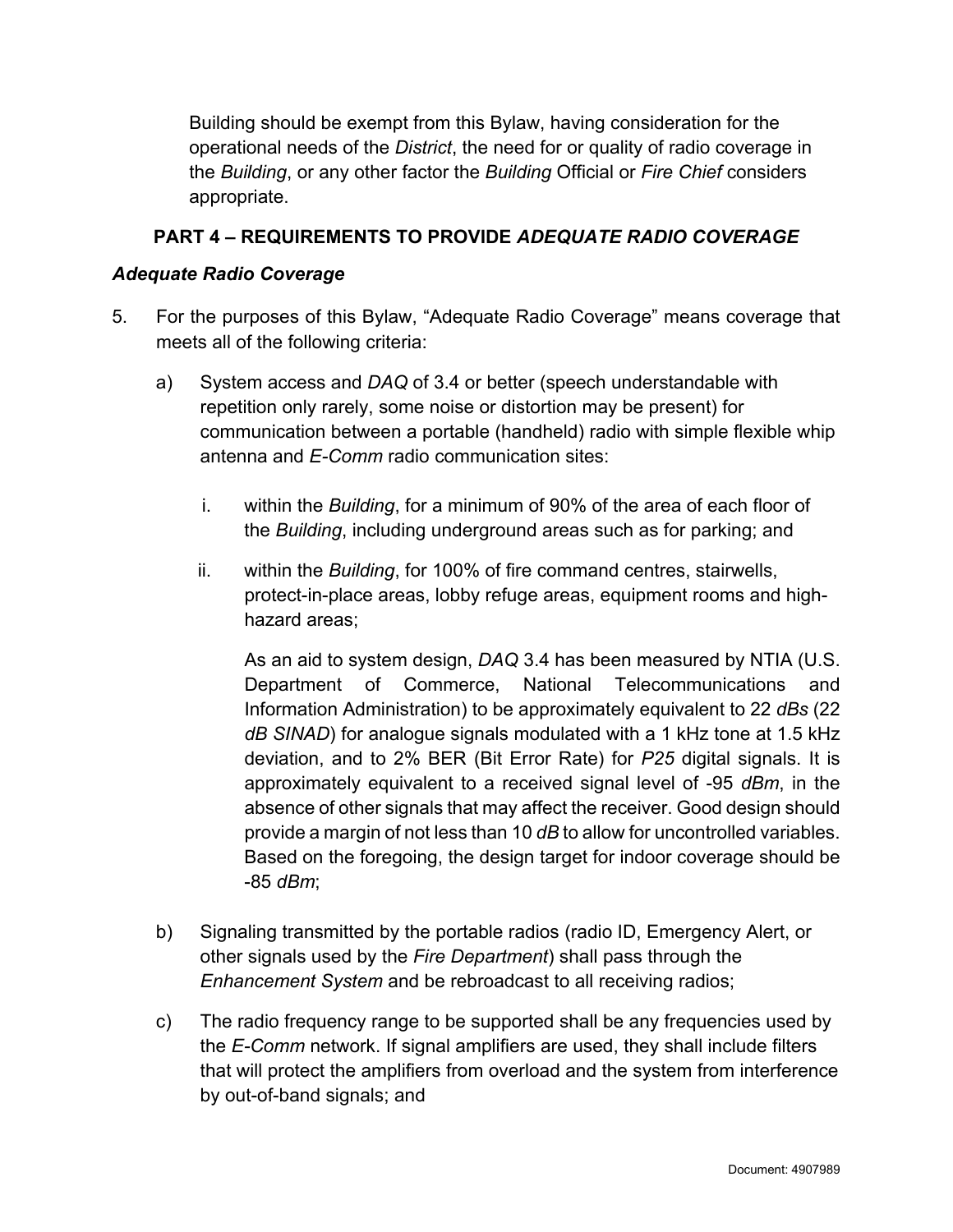d) In the event that active amplification is required to meet the foregoing communication quality requirements in the *Building* including the *Shadowed Area* of the *Building*, coordination with *E-Comm* is required to ensure that its outdoor radio communication performance is not degraded. If there is a trade-off to be made between maintaining the *E-Comm* outdoor radio communication performance and restoration of signal strength in the *Building* and *Shadowed Area*, the trade-off decision shall be made by *E-Comm* and communicated to the *Fire Chief* by the *Building Owner*.

## **Requirement to Provide** *Adequate Radio Coverage*

- 6. Subject to the exemptions listed in section 4 of this Bylaw and except as otherwise provided, a *Building* must have *Adequate Radio Coverage* within the *Building*:
	- a) For 90% of the area of each floor of the *Building*, including underground areas; and
	- b) For any part of those areas designed or designated in the *Building* as being fire command centres, stairwells, protect-in-place areas, lobby refuge areas, equipment rooms and high-hazard areas.

#### **Licensing Requirements**

7. All active systems shall be licenced by the federal regulator, Innovation, Science & Economic Development Canada (ISED) and shall comply with the applicable Standard Radio Systems Plan (SRSP). Radio equipment shall only be selected from the ISED Radio Equipment List. Any Licence required shall be renewed annually by the *Building Owner* and the cost of the licence borne solely by the *Building Owner*.

#### **System Changes**

8. *Enhancement System*s shall be capable of upgrade to allow for instances where the *Fire Department* changes or adds system frequencies, or changes or adds signaling functionality, in order to maintain system coverage as originally designed.

## **PART 5 –** *ENHANCEMENT SYSTEMS* **ALLOWED**

#### **Systems Allowed**

- 9. Where a *Building* must provide an *Enhancement System* to achieve *Adequate Radio Coverage* to comply with section 6 of this Bylaw, such *Enhancement System* shall include any of the following that are sufficient to achieve the required criteria:
	- a) Passive antenna systems or radiating cable systems;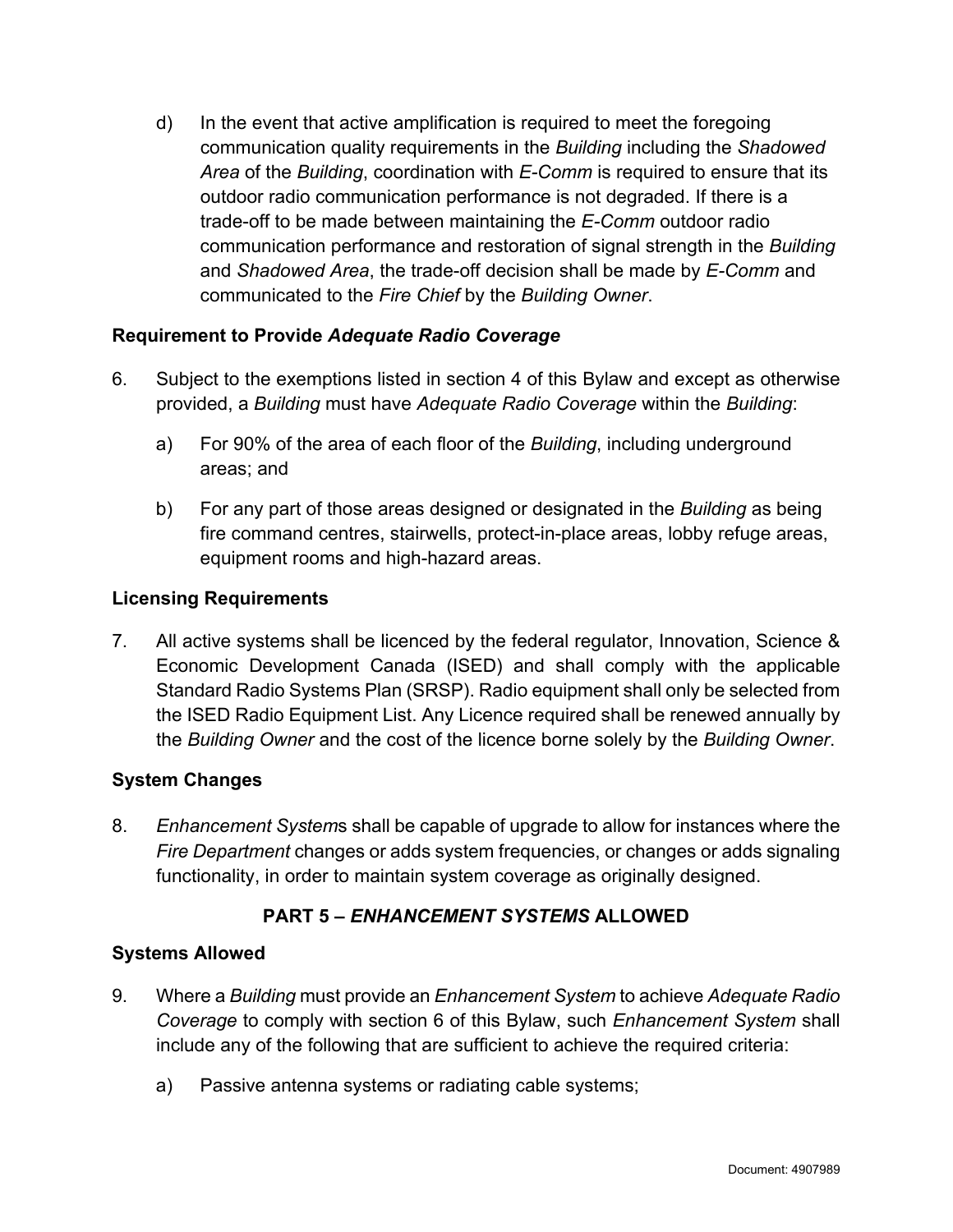- b) Distributed antenna systems with unidirectional or bidirectional amplifiers as required;
- c) Voting receiver systems; or
- d) Any other system acceptable to the *Fire Chief*, as signified in writing on a case by case basis.

#### **Secondary Power**

- 10. If any part of the installed *Enhancement System* contains an electrically powered component, the system shall be equipped to operate on an independent Uninterruptible Power Supply (UPS), using a battery and/or generator system, for a period of at least twelve hours without external power or maintenance. All amplifiers and electronics required by the system shall be protected by *NEMA type 4* or higher enclosures. The UPS shall automatically charge the batteries in the presence of external power.
	- a) The UPS shall provide supervisory signals to the fire alarm to indicate:
		- i. Failure of primary power;
		- ii. Failure of the UPS charger (primary power but no charger output); and
		- iii. 70% discharge of the batteries.

#### **Emergency Generators**

11. The *Owner* of a *Building* that is equipped with emergency generators for backup power shall ensure that such generator is connected to and provides emergency power to the *Enhancement System* UPS.

#### **System Monitoring**

- 12. Active components of the *Enhancement System* shall be capable of sending the following supervisory signals, which shall be connected to and monitored by the fire alarm panel:
	- a) Donor antenna malfunction;
	- b) Active RF-emitting device failure;
	- c) Low battery capacity (70% depleted);
	- d) Active system component failure;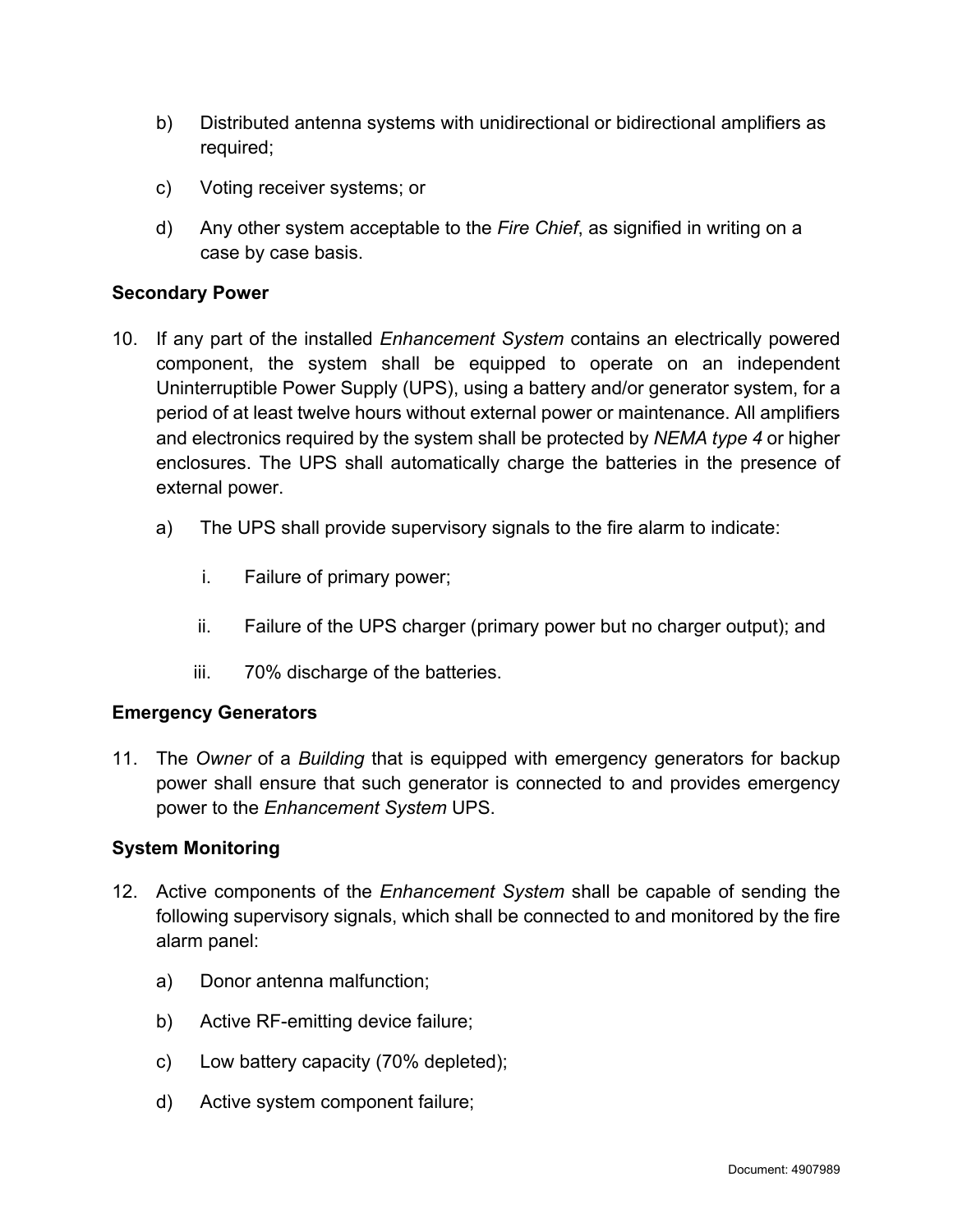- e) Loss of normal AC power; and
- f) Failure of battery charger.

#### **Remote Annunciation**

- 13. The *Enhancement System* supervisory signals shall be summarized on a graphic annunciator located near the Fire Alarm Panel as described in this section, either:
	- a) Using a stand-alone, hardwired annunciator designed to display the supervisory signals described in section 12; or
	- b) As part of the Fire Alarm graphic annunciator using a delineated area labelled "Radio *Enhancement System*" containing 3 LEDs:
		- i. normal operation shall be annunciated with a green LED labelled "Normal" that indicates there are no supervisory signals being sent by the *Enhancement System;*
		- ii. off normal operation shall be annunciated with a yellow LED labelled "Trouble" that indicates a supervisory signal specified in section 12(e), 12(f), or any other signal where the *Enhancement System* is off normal but still fully operational for in-*building* radio communications; and
		- iii. system failure shall be annunciated by a yellow LED labelled "Failure" that indicates a supervisory signal specified in section 12, subsection (a), (b), (c), (d), or any other supervisory signal that indicates the radio communication performance of the system is unreliable

## **PART 6 – PROCEDURES TO VERIFY AND MAINTAIN COMPLIANCE**

#### **Initial Compliance**

14. After a new *Enhancement System* has been installed and before that system is put into regular operation, the *Owner* of a *Building* regulated by this Bylaw shall arrange for tests by a *Test Operator* to verify that the *Enhancement System* is installed and operates in compliance with this Bylaw, at the sole expense of the *Owner*. The procedures used for testing shall be developed by the *Owner*, subject to acceptance by the *Fire Chief*, and in compliance with the following guidelines:

#### **Acceptance Tests**

15. *Enhancement System* acceptance shall be based upon a commissioning report that consists of the following tests and information: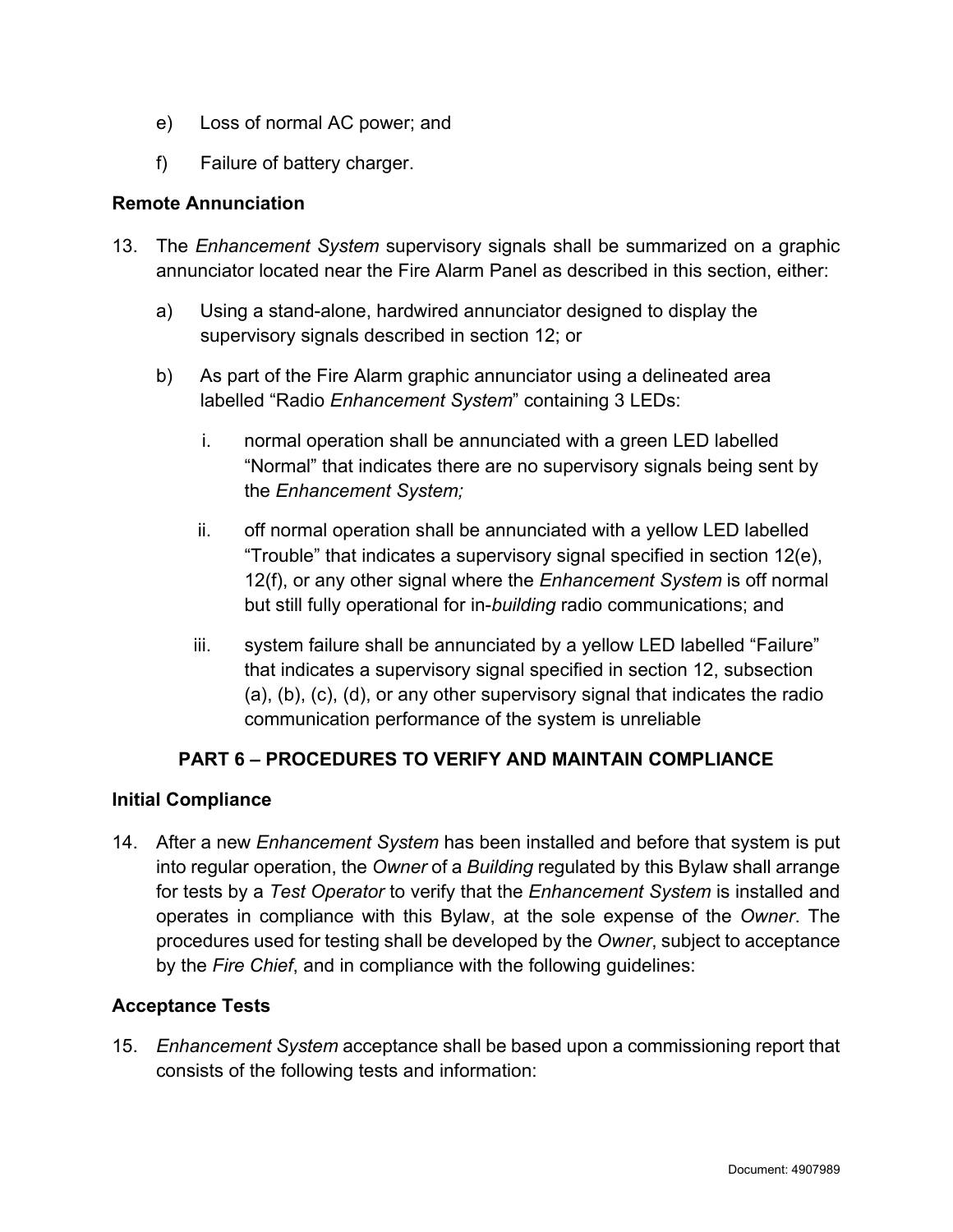- a) Radio Coverage testing:
	- i. radio coverage testing shall be performed when the construction of the *Building* is substantially complete and all interior and exterior doors and windows have been installed. All doors and windows shall remain closed during testing;
	- ii. acceptance tests shall be performed using radio frequencies assigned to the *Dispatch Centre*, after proper coordination with an agent of that system and with the *Fire Chief*;
	- iii. if queuing occurs on the radio system while testing is underway, testing shall be terminated immediately and resumed only when traffic levels on the radio system drop to the level where queuing will no longer occur;
	- iv. for all *DAQ* tests, a pre-defined "Harvard" sentence should be used, such that the listeners are not aware of the sentence in advance on each test. A different recorded sentence should be used at each location;
	- v. where the *Shadowed Area*, or the floor plate area of a *Building*, is greater than 4,500  $m^2$  it shall be divided into a uniform grid of not more than 15m on a side, or if the floor area is smaller than  $4,500m^2$  it shall be divided into a uniform grid of approximately 20 equal areas, to a minimum of 9m<sup>2</sup>, and measurements shall be taken at the centre of each grid area. The size of the grids shall also be reduced, or the number of grids increased, upon recommendation of the *Fire Chief*, or *Building Inspector* in areas where special construction or other obstruction may significantly affect radio signals. Tests shall also be performed in the fire command centres, stairwells, protect-in-place areas, lobby refuge areas, equipment rooms, and high-hazard areas without the use of a grid system;
	- vi. tests shall first be made using a portable (handheld) radio of the type used by emergency service providers, held at hip level and using a simple flexible whip antenna, and shall be deemed satisfactory if *Adequate Radio Coverage* can be achieved for a five-second test transmission in each direction. If system access is not reliable, or if *Adequate Radio Coverage* for five seconds cannot be achieved at any location, the *Test Operator* may move a maximum of 1.5m in any direction from the centre of the grid and repeat the test. If system access continues to be unreliable, or if A*dequate Radio Coverage* still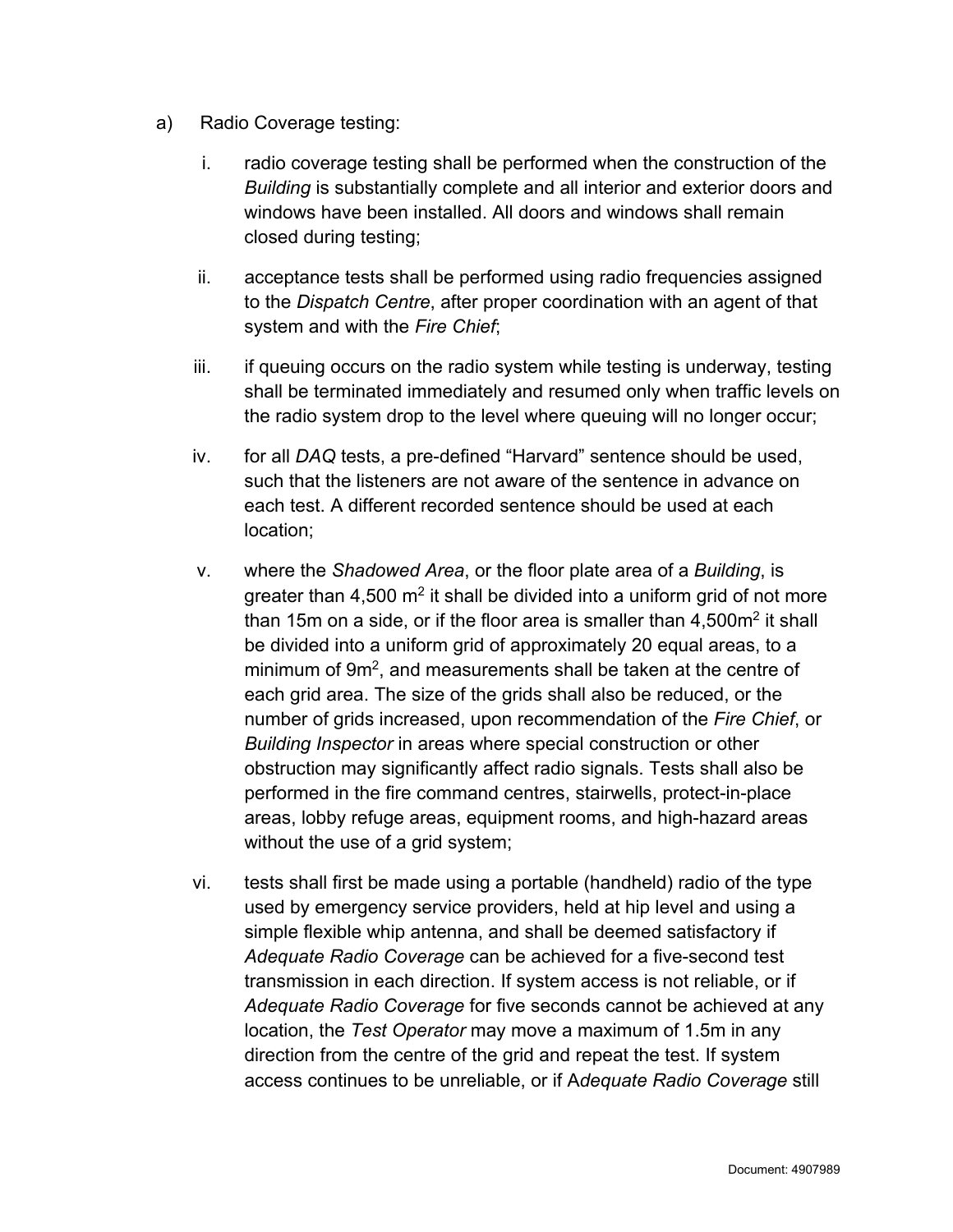cannot be achieved, or if there is any doubt about whether it can be achieved, a failure shall be recorded for that location;

- vii. a maximum of two (2) non-adjacent grid areas on a floor or in a *Shadowed Area* will be allowed to fail the test. In the event that three (3) or more grid areas on a floor or in a *Shadowed Area* fail the test, the floor or *Shadowed Area* may be divided into 40 approximately equal areas and the tests repeated. In such event, a maximum of four (4) nonadjacent areas will be allowed to fail the test. If the *Enhancement System* fails the 40-area test, the *Owner* shall have the *Enhancement System* altered to meet the 90% coverage requirement in section 5(a); otherwise the *Enhancement System* will not be accepted; and
- viii. if the *Enhancement System* fails to provide *Adequate Radio Coverage* in any of the fire command centre, any portion of a stairwell, protect-inplace areas, lobby refuge areas, equipment rooms, or high-hazard areas, the *Owner* shall have the *Enhancement System* altered to meet the 100% coverage requirement for these areas, otherwise the *Enhancement System* will not be accepted.
- b) System Measurements:
	- i. measurements shall be taken and recorded in compliance with the *E-Comm* Coverage *Enhancement System* Commissioning Guidelines, and shall be included in the document specified in section 15(e)(ix).
- c) Secondary Power
	- i. backup batteries and power supplies shall be tested under full load by generating communication traffic automatically for a duration of at least one hour. If within the one-hour period the UPS shows any symptom of failure or impending failure, the test shall be continued to determine the integrity of the UPS. If the UPS fails within a twelve-hour continuous period, such UPS will not be accepted; and
	- ii. if the *Building* contains an emergency generator, the UPS shall be tested to ensure charging takes place on emergency generator power.
- d) System Monitoring
	- i. tests shall be made using deliberate failures or simulations that activate each monitoring signal in section 12. Each test must also ensure that the signals are annunciated in compliance with section 13.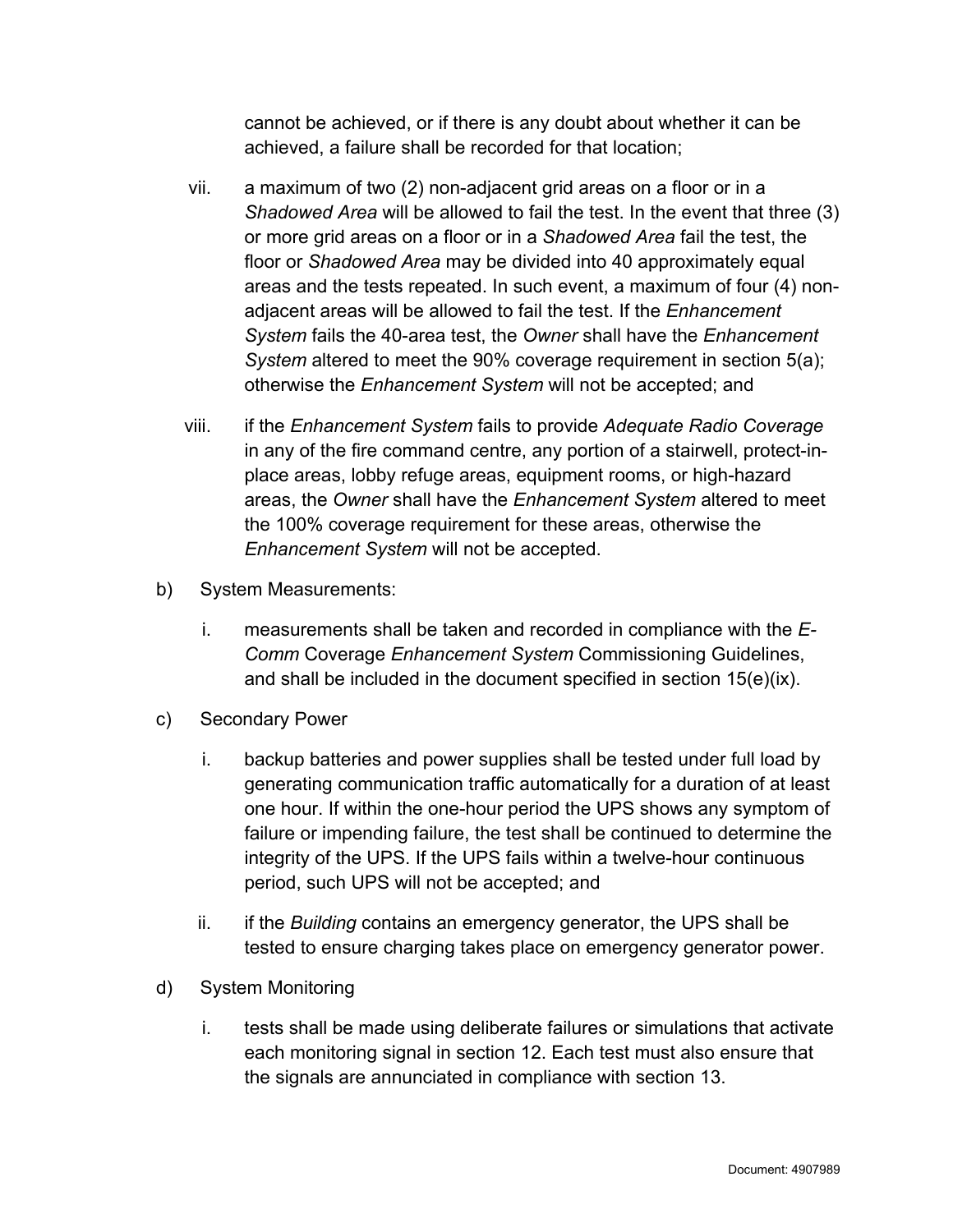#### e) Documentation

The *Owner* shall provide the following documentation to the *Fire Department*:

- i. complete drawings of the system as installed showing the location of all components;
- ii. design drawings sufficient to use as a baseline for future maintenance and testing;
- iii. the measured signal strength received at the donor antenna from the targeted *E-Comm* site;
- iv. other amplifier settings required for compliance with this bylaw or the requirements of *E-Comm*;
- v. signal strength measurements at each interior antenna;
- vi. an acceptance test report showing signal strength and/or bit error rate and the *DAQ* values for each required test grid, certified in accordance with section 19;
- vii. secondary power system design information and test results;
- viii. supervisory signals and fire alarm panel interconnection details and test results; and
- ix. an annual test procedures document sufficient to ensure future system compliance with this bylaw.
- 16. If any tests described in section 15 are not successful, the *Enhancement System* will not be accepted.

#### **Annual Testing**

17. At least once per calendar year, at the sole cost of the *Owner*, the *Owner* shall retain a *Test Operator* to test all active components of the *Enhancement System*, including but not limited to all amplifiers, power supplies and back-up batteries, and shall keep a record of such tests for inspection by the *Fire Chief* or other inspector designated by the *District*. The *Test Operator* may adjust the amplifier gain if necessary to reestablish the gain recorded upon acceptance testing, and batteries and power supplies shall be tested under load for a period of at least one hour to verify that they will function properly during a power outage.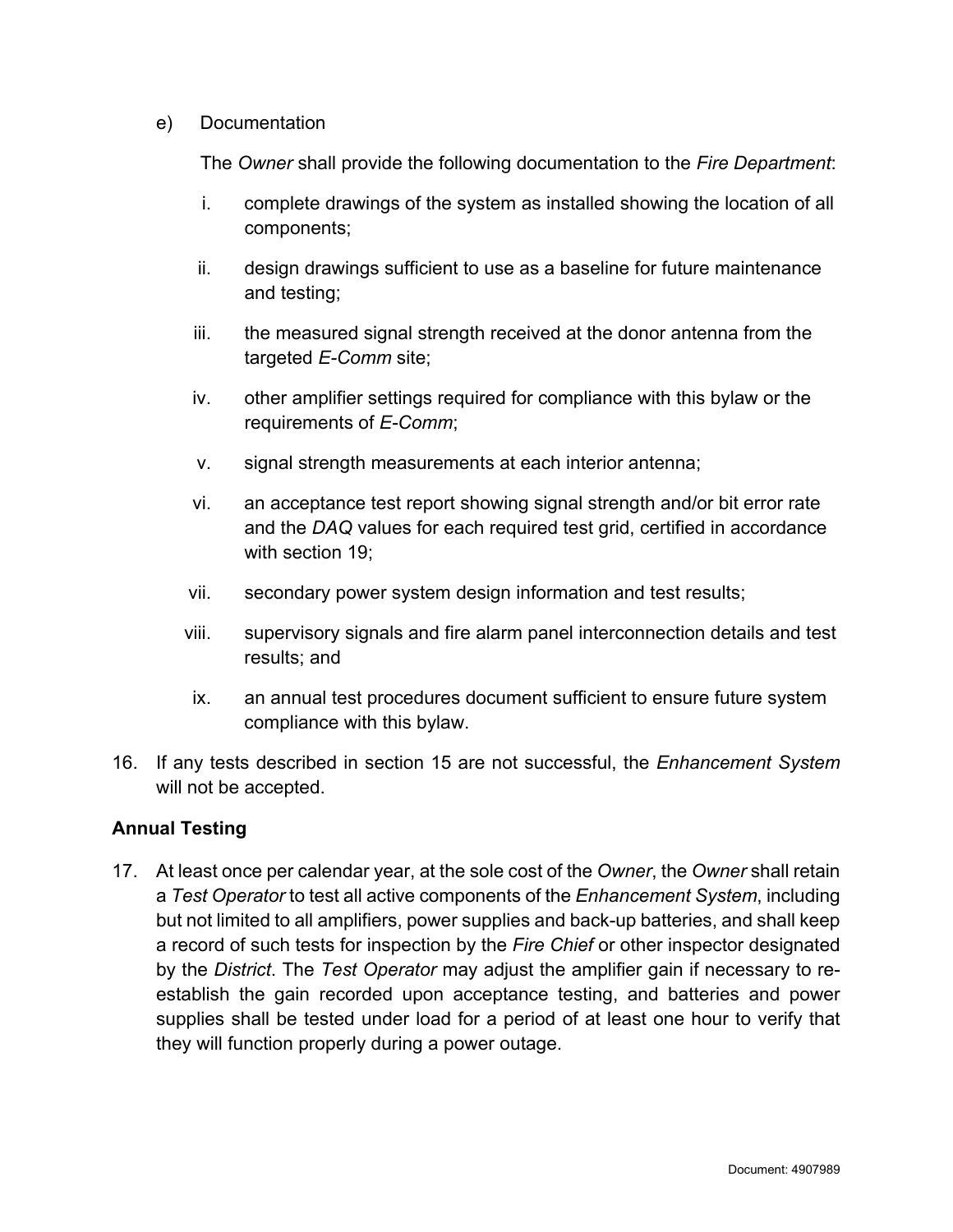18. Additional tests or inspection of records may be conducted from time to time by the *Fire Department* at the discretion of the *Fire Chief*, after giving reasonable notice to the *Owner*. If the radio signal within the *Building* or within the *Shadowed Area* appears to have degraded, or if the tests show *Inadequate Radio Coverage*, the *Owner* of the *Building* is required to remedy the problem and restore the *Enhancement System* in a manner consistent with the original acceptance criteria in section 14, unless the *Owner* can demonstrate conclusively that the degradation is solely the result of external changes not under their control.

#### **Test Reports**

19. Unless otherwise approved by the *Fire Department*, all test reports of tests described in Part 6 must be certified by a professional engineer registered in the Province of British Columbia and qualified in radio communications. Test reports will not be deemed conclusive or acceptable for the purposes of this Bylaw unless they bear the seal of a professional engineer.

#### **Test Equipment**

20. Portable radios used for *DAQ* testing must be of the same type used by the *Fire Department*. *SINAD* (ratio of signal-plus-noise-plus-distortion-to-noise-plusdistortion) Bit Error Rate (BER) and signal strength measurements shall be made using appropriate instrumentation acceptable to the *Fire Chief*. The *Test Operator* shall ensure that the *Test Operator*'s radios and measurement equipment have been tested for conformance to design specification within twelve months prior to the conduct of *Enhancement System* acceptance tests or re-tests.

#### **Maintenance**

21. *Enhancement System*s shall be maintained in operable condition at all times. The *Fire Department* shall be notified of any *Enhancement System* supervisory signal, either immediately that the signal is detected, but not later than (2) hours after the initial signal occurred. Supervisory signals regarding *Enhancement System* failure shall be reported immediately.

#### **System Upgrade**

22. If the *Enhancement System* fails to provide Adequate Coverage because of any technological change to the municipal fire services radio system, the *Enhancement System* shall be upgraded at the sole expense of the *Owner*, in order to maintain *Enhancement System* coverage as originally designed.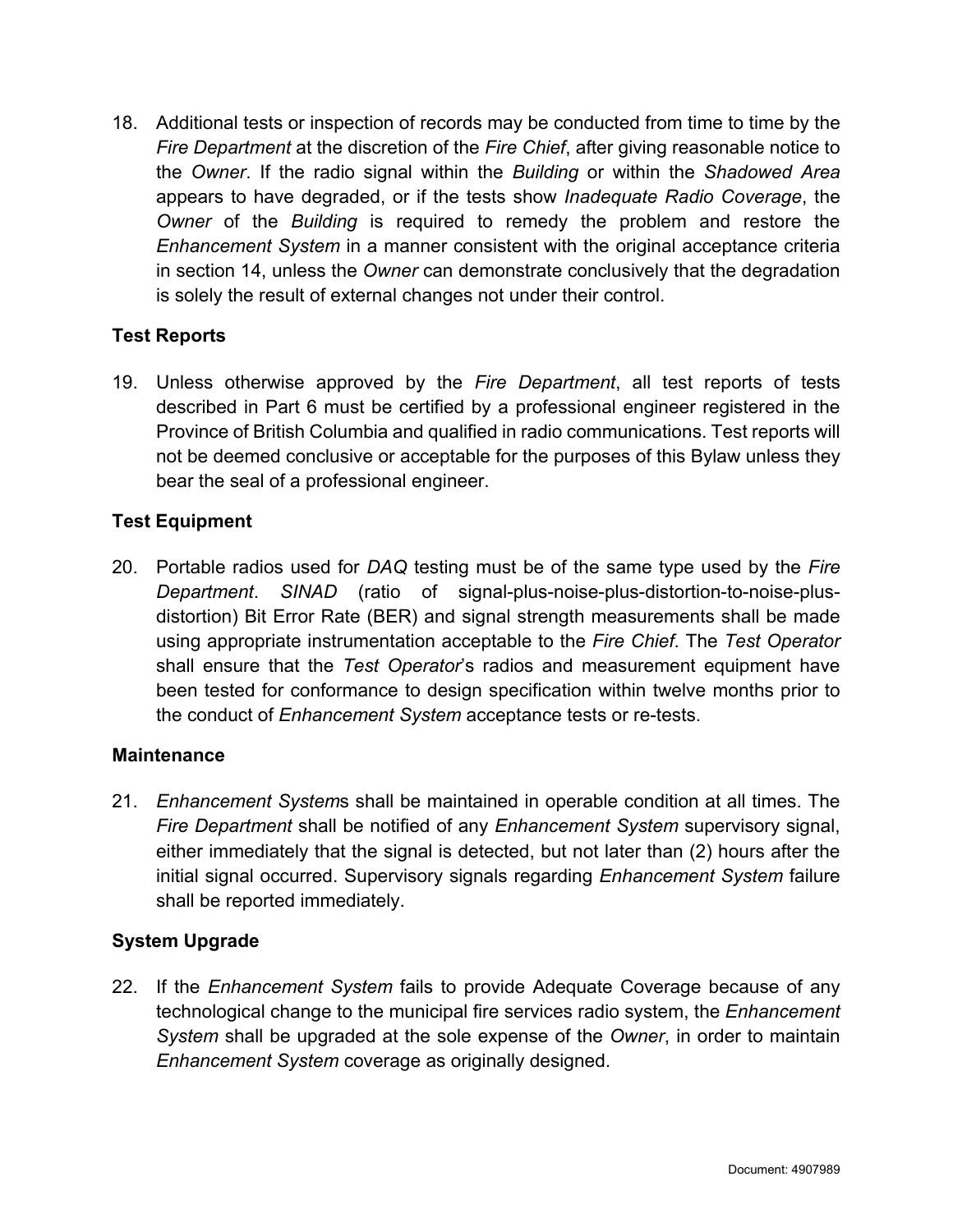#### **PART 7 – EXISTING** *ENHANCEMENT SYSTEMS*

#### **Minimum Compliance**

- 23. The *Owner* of a *Building* containing an existing *Enhancement System*:
	- a) That has provision to supply supervisory signals shall upgrade their fire alarm interconnection if necessary to comply with sections 12 and 13 for all such signals present;
	- b) That has an emergency generator shall provide a connection from the generator to the *Enhancement System* UPS;
	- c) That provides less than 12 hours of secondary power shall upgrade the UPS to provide 12 hours of secondary power;
	- d) That does not have documented measurements as specified in section 15(b) shall have those measurements taken and recorded in the next annual test report to ensure system compliance; and
	- e) That requires repairs shall ensure replacement components comply with the current requirements of this Bylaw.

#### **PART 8 –** *PERMIT* **CONDITIONS**

24. A *Permit* for occupancy of a *Building* shall not be issued for any *Building* until the requirements of this Bylaw have been met to the satisfaction of the *Building Inspector* and *Fire Chief*.

#### **PART 9 – RIGHT OF ENTRY**

25. Every *Owner* or occupant of a *Building* shall, at all reasonable times, permit the *Building* Inspector, the *Fire Chief*, or their authorized designate to enter into and inspect any *Building* or structure to ascertain whether the regulations and provisions of this Bylaw are being obeyed and any person who refuses entry shall be in violation of the Bylaw and shall be liable to the penalties hereby imposed.

#### **PART 10 – DEEMED NUISANCE**

26. The construction or erection of a *Building* which interferes with the *District*'s fire services, law enforcement and other emergency related telecommunications networks shall constitute a nuisance because it threatens the health, safety and welfare of the residents and visitors to the *District*. In addition to any other remedies or enforcement procedures provided herein, the *District* may seek an injunction to restrain such a nuisance.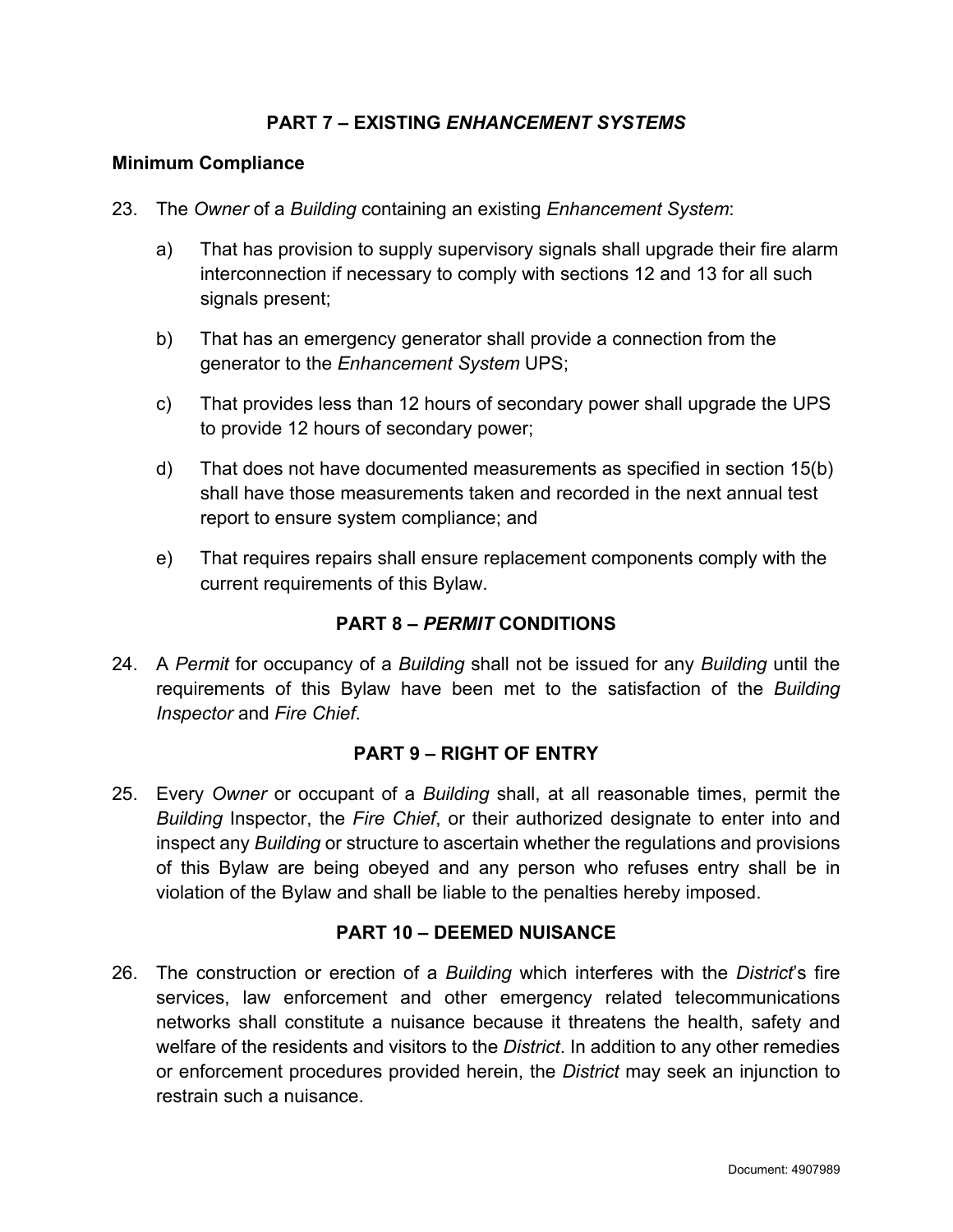#### **PART 11 – ENFORCEMENT**

#### **Orders**

- 27. If the *Fire Chief* finds that any provision of this Bylaw has been contravened or has not be complied with, or has been complied with improperly or only in part, or that conditions exist in or about a *Building* or property to which the Bylaw applies and which constitutes a hazard to life or property or both, the *Fire Chief* may make an order to ensure full and proper compliance with this bylaw and, in particular, but without limiting the generality of the foregoing, *Fire Chief* may:
	- a) make recommendations to the *Owner*, occupier or lessee of the *Building* or property to correct the contravention or to ensure compliance with this Bylaw or to remove the hazards referred to in the Bylaw; or
	- b) make orders with respect to any of the matters referred to in this Bylaw; and
	- c) if the *Owner*, occupier or lessee does not comply with the requirements in subsection (a) and/or (b) above, the *Fire Chief* may take such action as the *Fire Chief* deems necessary to mitigate the hazard and may recover the costs and expenses of such action from the *Owner*, occupier or lessee, as applicable.

#### **Standard of Work**

28. The *Fire Chief* may, where work being completed is not covered by this Bylaw or applicable codes, in the interest of safety adopt the latest edition of the National Fire Protection Association codes, standards, recommended practices and manuals by reference or equivalent.

#### **Rejection of Work**

29. The *Fire Chief* may, after the examination of any work, issue a written rejection which shall have the same force and effect as an order issued under Section 27.

#### **Form of Order**

30. An order made under this Bylaw shall be in writing and may be directed to the *Owner*, occupier or lessee of the *Building* or property in respect of which the order is made, or to any or all of them.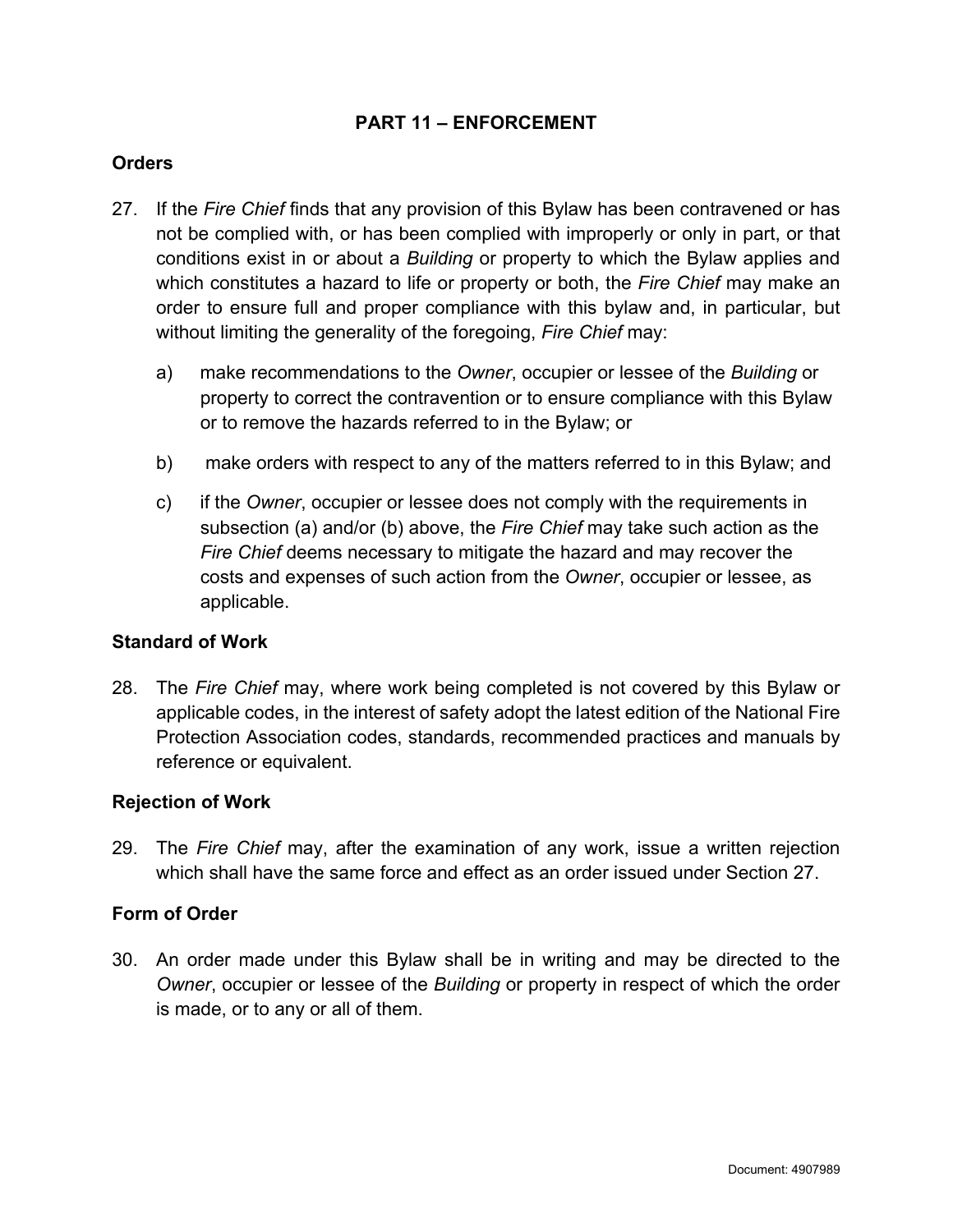#### **Serving of Order**

31. An order made under this Bylaw shall be served by delivering it or causing it to be delivered to the person to whom it is directed. An *Owner*, occupier or lessee of a *Building* or premises shall, after receipt of a violation report, inspection report or order, comply with it.

#### **Appeal of Order to** *Fire Chief*

32. Any person against whom an order has been made under this Bylaw may, before the expiration of seven days after the service of the order, appeal to the *Fire Chief*, who shall review and shall amend, revoke or confirm the order appealed against or substitute another order

#### **Cost Recovery**

33. The municipal fire service may recover the costs and expenses of providing service and/or assistance response as outlined in this Bylaw, jointly and severally from any person, *Owner*, occupier or lessee in control of the *Building* or premises.

#### **Designation of the Bylaw**

34. This Bylaw is designated pursuant to section 264 of the *Community Charter* as a bylaw that may be enforced by means of a ticket in the form prescribed and the *Fire Chief*, members and authorized Local Assistants to the Fire Commissioner, are designated to enforce this Bylaw by means of a ticket pursuant to section 264 of the *Community Charter*.

#### **Offences, Penalties and Enforcement**

35. Every person who violates a provision of this Bylaw, or consents, allows or permits an act or thing to be done in violation of a provision of this Bylaw, or who neglects to or refrains from doing anything required to be done by a provision of this Bylaw is guilty of an offence punishable upon summary conviction and is liable to a fine of not more than \$50,000.00 or to imprisonment for not more than six months or to both. Each day than an offence continues shall constitute a separate offence.

#### **Ticketing (Municipal Ticket Information)**

36. Pursuant to sections 264(1)(c) and 265(1)(a) of the *Community Charter*, this bylaw is designated as a bylaw that may be enforced by means of a ticket in the form prescribed and *Fire Chief*, Local Assistants to the Fire Commissioner, and Bylaw Enforcement Officers are designated to enforce this bylaw and the table below sets